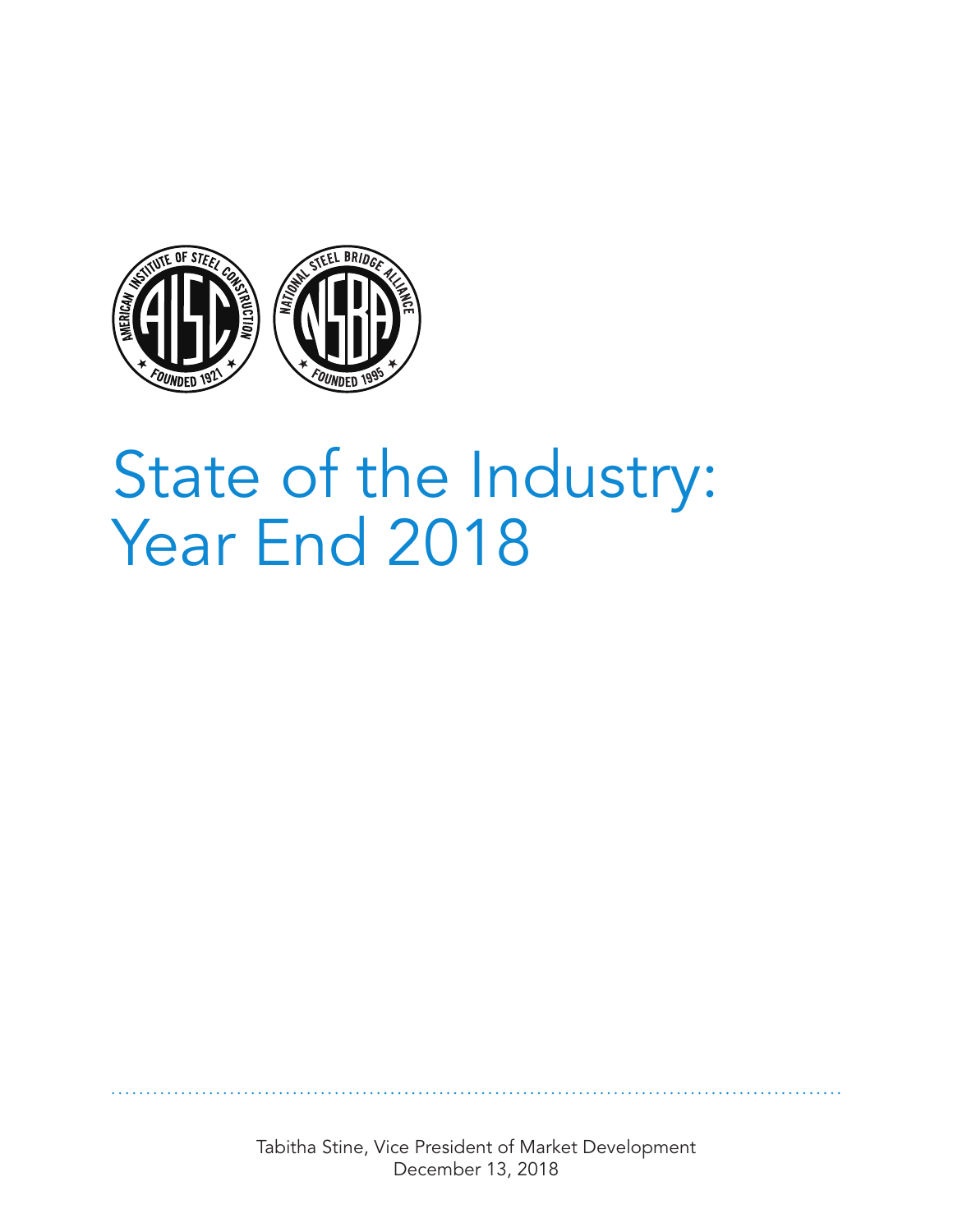As 2018 comes to a close, we would like to provide an at-a-glance perspective on some of the issues that mattered most over the past year and that will impact 2019. This year has proven to be full of social, political, and economic changes, and our steel design and construction industry has reacted in kind. Below is a snapshot of our year-end State of the Industry which captures updated perspectives on our membership and our markets.

## **What Do Our Markets Look Like?**

Structural steel is currently the leading structural framing material for buildings in the United States, with a 46% market share for 2017 for non-residential and multi-story residential construction. The market share for the closest competing material—reinforced concrete—is only 34%, indicating a strong market preference for structural steel.

Market share values for all structural framing materials over the past nine years for nonresidential and multi-story residential building construction based on square footage are as shown in the following table. The overall decrease in steel market share is due to several factors including rising imports of both mill material and fabricated structural steel as well as an increasing proportion of residential construction since 2011.

Non-residential construction represented 37% of the overall demand for structural steel while multi-story residential construction accounted for 8% of the overall demand for structural steel.

The remaining demand for structural steel is comprised of non-building structures (which includes open-air stadiums, process and chemical plants, power plants, petroleum refineries, and other buildings that do not have a roof), and non-structural applications (such as rack systems, marine applications, trailers, transportation and mobile homes). Structural steel maintains a dominant share in these markets with these nonbuilding structures generating approximately 40% of the demand for structural steel.

| Market Share by Construction Material             |      |      |      |      |      |      |      |      |      |
|---------------------------------------------------|------|------|------|------|------|------|------|------|------|
|                                                   | 2009 | 2010 | 2011 | 2012 | 2013 | 2014 | 2015 | 2016 | 2017 |
| <b>Structural Steel</b>                           | 56%  | 58%  | 56%  | 51%  | 47%  | 49%  | 48%  | 49%  | 46%  |
| <b>Pre-Engineered</b><br><b>Buildings (steel)</b> | 7%   | 6%   | 6%   | 6%   | 6%   | 5%   | 5%   | 4%   | 4%   |
| <b>Wood</b>                                       | 7%   | 7%   | 8%   | 8%   | 9%   | 8%   | 8%   | 9%   | 10%  |
| <b>Masonry</b>                                    | 10%  | 9%   | 7%   | 7%   | 7%   | 7%   | 6%   | 6%   | 6%   |
| <b>Reinforced Concrete</b>                        | 20%  | 21%  | 22%  | 28%  | 31%  | 31%  | 33%  | 32%  | 34%  |

Source: Dodge Analytics